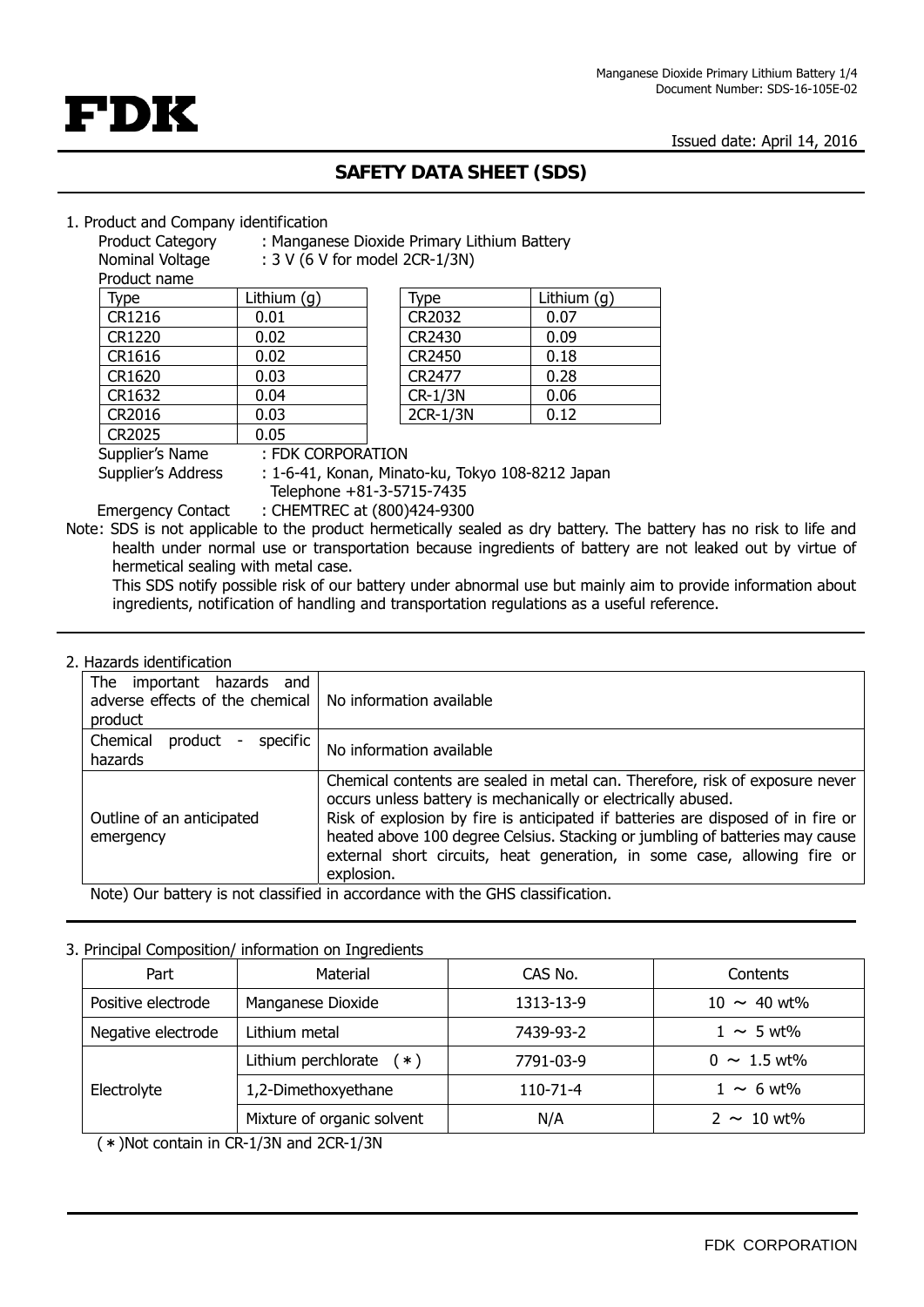#### 4. First-aid measures

| Inhalation   | If ingredient leaked out from inside of a battery and if inhaled it, move to a place         |
|--------------|----------------------------------------------------------------------------------------------|
|              | where fresh air is provided. Refer for medical attention.                                    |
| Skin contact | If ingredient leaked out from inside of a battery and stuck on skin, wash the contact areas  |
|              | off immediately with plenty of water and soap. If appropriate procedures are not taken, this |
|              | may cause sores on the skin. Refer for medical attention.                                    |
| Eyes contact | If ingredient leaked out from inside of a battery and came into eyes, flush the eyes with    |
|              | plenty of water for at least 15 minutes immediately without rubbing. Take a medical          |
|              | treatment. If appropriate procedures are not taken, this may cause an eye irritation.        |
| Swallowing   | In case of swallowing of battery, immediately refer for medical attention.                   |
|              |                                                                                              |

#### 5. Fire-fighting measures

Fire extinguishing agent:

Dry chemical, alcohol-resistant foam, powder, atomized water, carbon dioxide and dry sand are effective. Extinguishing method:

Escape batteries to safe place prevent from ignition by spreading fire.

Because packaging material of battery is paper, use water extinguisher, CO2 extinguisher or powder extinguisher as normal extinguisher.

Since vapor, generated from burning batteries may make eyes, nose and throat irritate, be sure to extinguish the fire on the windward side. Wear the respiratory protection equipment in some cases.

#### 6. Accidental release measures

Chemical contents are sealed in metal can. But if the battery is mechanically or electrically abused, contents may leak out. In such case, take action as showing below.

Personal precautions: Temporary inhalation of odor and attaching of electrolyte to skin does not cause serious health hazard. Be sure the ventilation and washing out of electrolyte quickly.

Environmental precautions: Clean up it quickly. Specific environmental precaution is not necessary. Method and materials for containment and methods and materials for cleaning up: Contain and collect spillage and place in container for disposal according to local regulations.

#### 7. Handling and storing

| Handling | Do not short-circuit, disassemble, deform, heat or incinerate.<br>Do not pile up or mingle batteries with each other.<br>Do not place battery on metal case, metal plate or antistatic material.<br>In case of multi cell application, replace all batteries to new at once when replacing used<br>batteries.                                                                                                                                                       |
|----------|---------------------------------------------------------------------------------------------------------------------------------------------------------------------------------------------------------------------------------------------------------------------------------------------------------------------------------------------------------------------------------------------------------------------------------------------------------------------|
| Storage  | Be sure to store batteries in well-ventilated, dry and cool conditions.<br>Keep away from water, rain, snow, frost or dew condensation.<br>Do not store batteries near source of heat or nozzle of hot air.<br>Do not store batteries in direct sunshine.<br>Take care not to get wet packing by dew condensation when packing is removed from cold to<br>warm and humid condition.<br>Enough number of fire fighting apparatuses should be installed in warehouse. |

8. Exposure controls and personal protection

There is no need of personal protective equipment on regular handling and storage. In the event, however, a large amount of electrolyte should be released by mechanical or electrical abuse, use the protections as shown below. Respiratory protection : Mask (with a filter preferably) Hand protection : Synthetic rubber gloves Eye protection : Goggles or glasses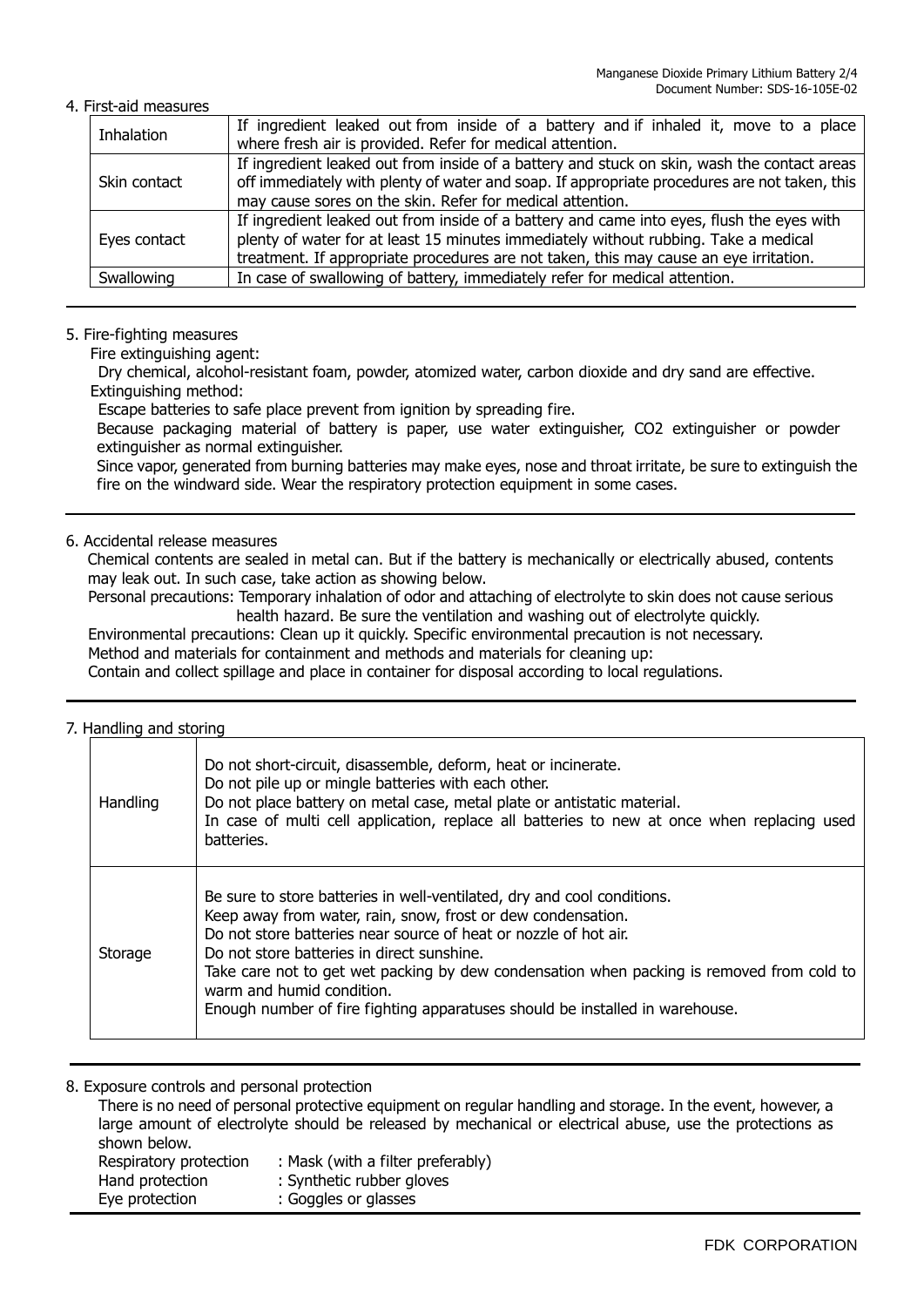#### 9. Physical and chemical properties

| State<br>Shape                | : Solid<br>: Coin-type                                                                                                                                                                                                                                                                                                                                                                                                                                                                                                                                          |
|-------------------------------|-----------------------------------------------------------------------------------------------------------------------------------------------------------------------------------------------------------------------------------------------------------------------------------------------------------------------------------------------------------------------------------------------------------------------------------------------------------------------------------------------------------------------------------------------------------------|
| 10. Stability and reactivity  | Stability: Stable on regular handling<br>Conditions to avoid: External short circuit of battery, deformation by crush, exposure at high temperature of<br>more than 100 degree C (may cause heat generation and ignition), direct sunlight, high<br>humidity                                                                                                                                                                                                                                                                                                    |
|                               | Materials to avoid: Substances that cause short circuit.                                                                                                                                                                                                                                                                                                                                                                                                                                                                                                        |
| 11. Toxicological information | Since chemicals are contained in a sealed can, there are no hazards.<br>Toxicological information of main components of battery is shown below as reference.<br>Manganese Dioxide<br>Acute toxicity: rabbit: LDL <sub>0</sub> (blue pipe)=45mg/kg, mouse: LD <sub>50</sub> (subcutaneous)=422mg/kg<br>Local effects: Stimulus to an eye, a nose, a throat, and a skin<br>Chronic toxicity or long-term toxicity: Inhalation of powder dust or fume for a long time (at least 3<br>months) may cause specific central nerve symptom like<br>Parkinson's disease. |

#### Lithium metal

Acute toxicity: No information in a metal state

Local effects: Touching on a skin or an eye causes thermal burn and alkaline chemical burn.

#### Lithium perchlorate

Acute toxicity: No information at present

Local effects: Slight stimulus to an eye and skin

1,2-Dimethoxyethane

Acute toxicity: mouse:  $LD_{50}$ (subcutaneous)=2.5mg/kg

Local effects: Slight stimulus to skin Mixture of organic solvent

Acute toxicity: No information at present

Local effects: Slight stimulus to an eye

#### 12. Ecological information

| Persistence and degradability | No information available |
|-------------------------------|--------------------------|
| Mobility in soil              | No information available |

#### 13. Disposal considerations

Dispose of batteries in accordance with applicable federal, state and local regulations.

For safety precaution, battery should be insulated in proper manner; covering both terminals by tape, wrapping of battery in insulative bag or packing battery in original package is recommended in order to prevent ignition or explosion due to short-circuit.

#### 14. Transportation Information

 Lithium metal cells and batteries are classified as Class 9 Dangerous Goods in the United Nations Recommendation, and given UN numbers as shown in the below table. In case of transport of lithium metal cells and batteries, compliance with all the relevant UN regulations in addition to the requirements of United Nations Recommendation is required.

Our battery (listed on section 1) and its shipping package complies with the requirement of UN Manual of Test and Criteria, Part III, subsection 38.3 as well as the requirements described below, so it is permitted to transport.

#### <Air Transport>

Our battery is applicable to IATA Dangerous Goods Regulations (IATA-DGR) Packing Instruction 968 section II because it corresponds to the cell (or battery) -lithium content is less than 0.3g. Our battery and its shipping